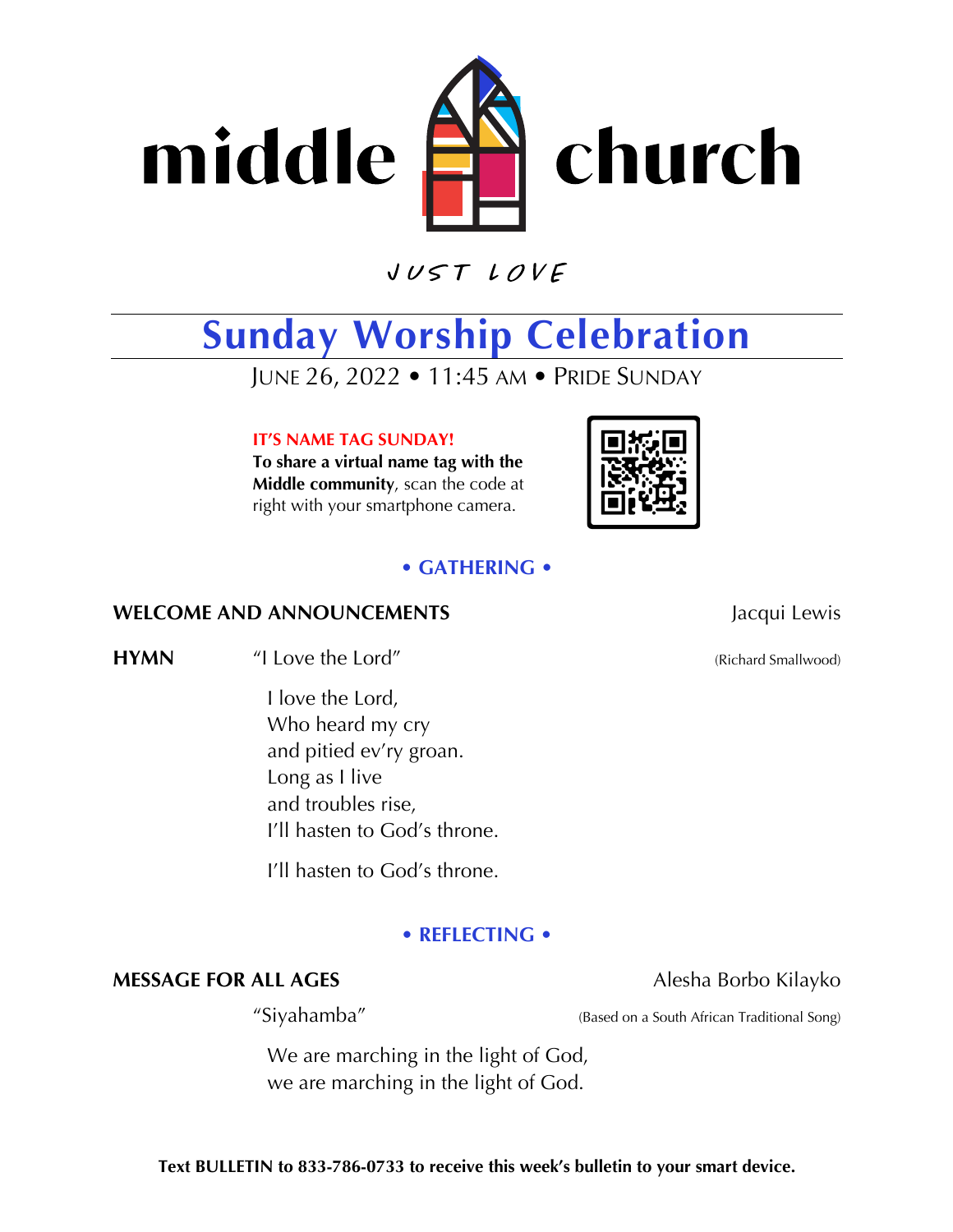# **PRAYERS OF THE PEOPLE** "Easy on Me" (Adele Adkins, Greg Kurstin, Nikki Grier,

# **LORD'S PRAYER** Jacqui Lewis

Ever-loving and holy God, hallowed be your name. Your reign come, your will be done, on earth as it is in heaven. Give us this day our daily bread, and forgive us our sins, as we forgive those who sin against us, and lead us not into temptation, but deliver us from evil, for yours is the reign, and the power, and the glory, forever. **Amen.**

# **CONGREGATIONAL AMEN** (Trad.)

# **PASSING OF THE PEACE**

| <b>ANTHEM</b>    | "Trouble Don't Last Always"                  | (Rev. Timothy Wright) |
|------------------|----------------------------------------------|-----------------------|
|                  | Tina Cernero, lead                           |                       |
| <b>SCRIPTURE</b> | Luke 24.13–21; 28–32                         | Ben Perry             |
| <b>SERMON</b>    | "Following the One Who Calls Us Out by Name" | Ben Perry             |

# **• RESPONDING •**

## **INVITATION TO JOIN THE MOVEMENT** Jess Huber

**OFFERTORY** Video by Joy Lau

## Donate at **middlechurch.org/donate** or Venmo **@MiddleCollegiateChurch**

## **DEDICATION PRAYER** Jacqui Lewis

**HYMN** "We Are Family" (Bernard Edwards and Nile Rodgers)

**CHORUS** We are family. I got everybody with me! We are family. Get up, everybody, and sing!

Everyone can see we're together As we walk on by. And we flock just like birds of a feather I won't tell no lie. All of the people, around us, they say "Can they be that close?" Just let me state for the record: We're giving love in a family dose!



Samantha Waite, soloist Lenny Wee & Anthony "Jawan" McEastland)

2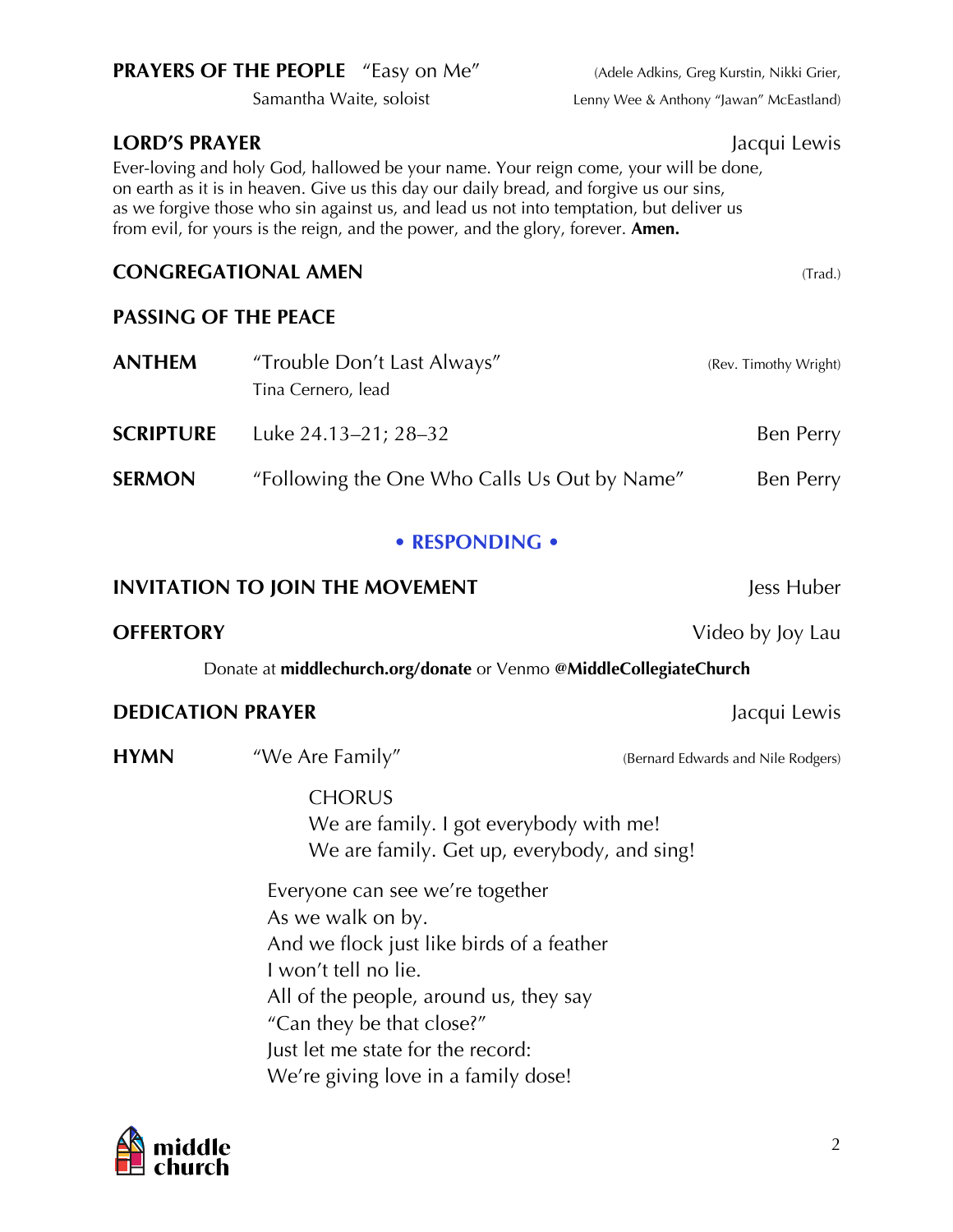# **CHORUS**

Living life is fun, and we've just begun To get our share, of this world's delights. High hopes we have, for the future And our goal's in sight. No, we don't get depressed, Here's what we call our golden rule: Have faith in you and the things you do You won't go wrong. This is our family jewel.

# **CHORUS**

# **BENEDICTION** Jacqui Lewis

# **PARTICIPATING IN THE CELEBRATION • For all credits, visit YouTube.com/MiddleChurch**.

**Jerriese Johnson Gospel Choir** • John Del Cueto, Director of Music and Choirs

**Middle Church Band** • Jeremy Price, piano; Booker King, bass guitar; Bernice Brooks, drums.

# **Sermon in Action**

# THIS WEEK: FOLLOWING THE ONE WHO CALLS US OUT BY NAME

- Pain and trauma can keep us from recognizing each other fully, and even from knowing ourselves.
- Jesus is present in our midst when we offer radical welcome, anticipating other people's needs before we are asked.
- When we live out that radical love, we become scaffolding for one another's growth.

# LAST WEEK: FAITH. FAMILY. FREEDOM.

- What did your family teach you about racial dynamics in America? Is there anything you've had to unlearn?
- What do you hear in today's sermon that might give you the courage to heal the child in you?
- When you hear "family is the site of liberation," how can your family—chosen or otherwise participate in building the Reign of God on earth?

# **PRAYER CORNER** *Please pray with us this week for these people and concerns.* **We are praying for all our Middle family every day.**

Marie Grace; URCSA Middelburg Congregation in South Africa; Rev Perceverance Percival and family; Gloria Cunningham Burgess Alicia Swain Janna Myers Sheila Robinson Sheila Harding Amanda Ashcraft Jacqui Lewis Valencia Armijio Vallory Leca Skip Reid Marc Aronson Michael Bos Pam Payne and family Devora Jones Connie Acquaah Darrell Hamilton Ben Perry Cori Margolin Catherine Vail Joe Tigner Jessi Matei Darron and Marian Cunningham Brittany Davis Reddick Cunningham Joy Rosenthal Dolly Sandra Cunningham Ukraine Drexel Cunningham Robert Cunningham Louise Tatum FWCC and The Raider Nation

**To make a prayer request,** request a call from a Middle pastor, or inquire about financial assistance, visit **middlechurch.org/prayer/**.

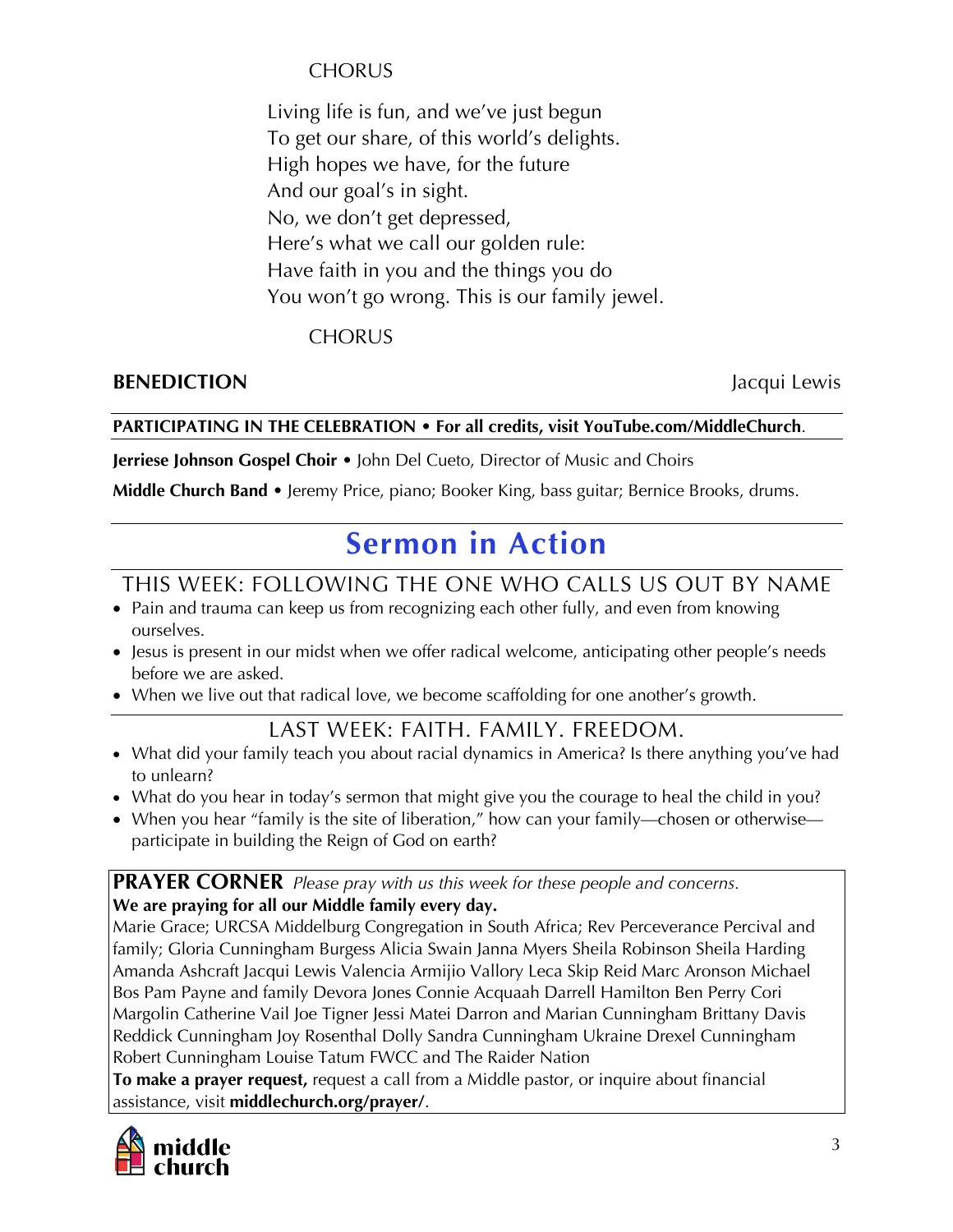# **Welcome to Middle Church**

**We are glad you are worshipping with us today.** If you are visiting for the first time, we invite you to return often and make Middle Church a home for you, your family, and friends. Sign up for updates or weekly emails at middlechurch.org.

**Text BULLETIN to (833) 786-0733 to receive this week's bulletin to your smart device.**

**VIDEOS AND PODCASTS** — Worship music and sermon videos: **youtube.com/MiddleNYC**. Re-watch the Worship Celebration livestream: **facebook.com/MiddleCollegiateChurch**. Middle Church podcast: **middlechurch.org/podcasts**.

# **GIVING AT MIDDLE**—

# *Dear Middle Family* —

The votes have been cast and it has been decided that Middle WILL rebuild on our historic site! Glory be to God! You have been incredible stewards of your gifts with us to keep this movement of love and justice thriving during these last two years of pandemic and fire trauma. **To date, you have contributed \$945,265.93 toward our congregational goal of \$1,050,000 in contributions (that's 50% of our operating budget this year) to fund our ministry programming.** THANK YOU for your commitment to this movement! We do this together, to bring the KIN-dom of God to these streets and to cast our fierce love out into the world.

As we now move steadfastly into our season of resurrection, we will shift our resources into "One Fund" combined to achieve our operations and rebuilding needs for the years to come. In this moment, please continue to give in the generous way that you have been. **And if you missed the May 15th Congregational Meeting where we discussed our One Fund in greater detail and how to make your contributions most impactful, you can watch it here.**

We're grateful for who you are as part of this community! Love— *Jacqui, Darren Johnston–Consistory Chair, and the entire Middle Church Consistory*

# **To support our ongoing ministry, programs, operations, and rebuilding:**

- Visit **middlechurch.org/donate**
- Venmo **@MiddleCollegiateChurch**

**To mail contributions to Middle Church, please address them to:**

• Middle Collegiate Church, Attn: Stewardship Dept. PO Box 1400, New York, NY 10276

**Charitable Giving** may require use of Middle Collegiate Church's EIN: 13-5564117 (aka "Ministers, Elders and Deacons of the Reformed Protestant Dutch Church of the City of New York")

**Please reach out to our Stewardship Director, Devon Mosley (stewardship@middlechurch.org) to discuss any questions about your giving plan.** 

# **DONATE BY PHONE**

To make a donation to Middle Church, scan the code below with your smartphone camera.